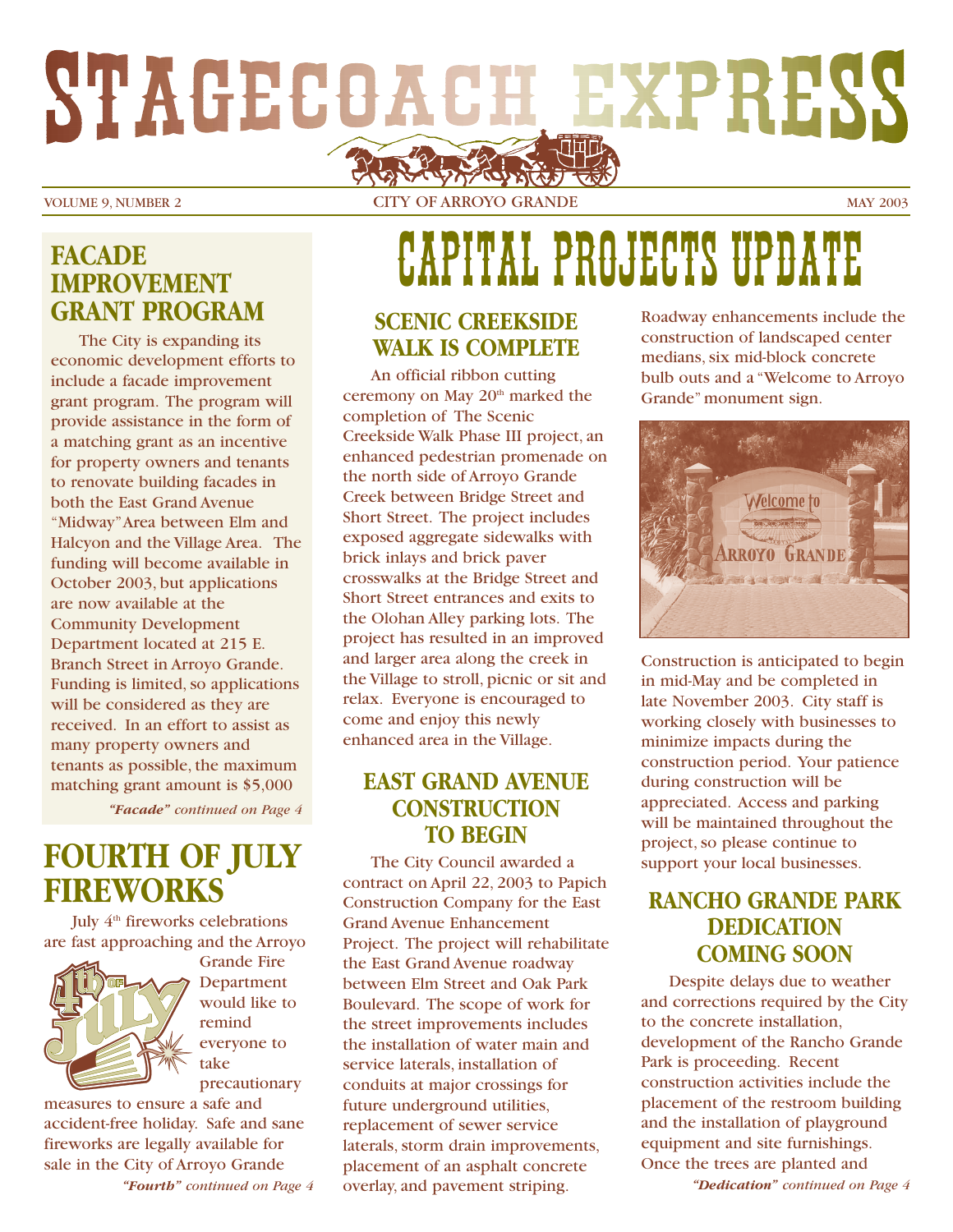## PAGE 2 STAGECOACH EXPRESS

## **HOUSING ELEMENT UPDATE CONTINUES**

The City's process to update its Housing Element continues, which is due to the State Department of Housing and Community Development (HCD) by December 31, 2003. To date, the City's Planning Commission has held three public workshops and Planning Commission public hearings on the draft Housing Element are scheduled to begin in June.The City is mandated by state law to prepare a Housing Element that must accommodate its "regional housing needs" allocation of housing units by income category, as indicated in the following table:

### **HOUSING NEEDS ALLOCATION BY INCOME**

| VERY LOW | LOW | <b>MODERATE</b> | <b>ABOVE MODERATE</b> | <b>TOTAL UNITS</b> |
|----------|-----|-----------------|-----------------------|--------------------|
|          | 223 | 250             | 400                   |                    |

Some general facts about the existing housing in City of Arroyo Grande:

### **CITY PROFILE**

- 5.5 square miles in size with a population of about 16,294 and 6,400 households.
- Median age is 42.
- 70% of all housing in the City is owner-occupied and 30% are rental households.
- Median home price is  $$474,000$ .
- Most of the existing housing is single-family residences on parcels averaging 13,000 square feet in size.

The City wants to ensure that the updated Housing Element reflects the diverse needs and priorities of the community. Therefore, everyone is encouraged to participate in the hearings or by contacting the Community Development Department at 473-5420, agcity@arroyogrande.org.

## **D.A.R.E. IN ARROYO GRANDE**

This year, with the cooperation and support of the Lucia Mar Unified School District and local private schools, the Drug Abuse Resistance Education (DARE) program conducted by the Arroyo Grande Police Department will reach over 1,000 students of all grades in Arroyo Grande schools. Graduation ceremonies have been, or will soon be, held at Harloe Elementary School, Ocean View Elementary School,Valley View Adventist Academy, Royal Oaks Christian School, and St. Patrick's Elementary and Junior High School, as well as additional programs at Paulding Middle School and the Arroyo Grande

High School. Awards were presented to essay winners, which were sponsored by the Arroyo Grande Police Officers' Association, the Arroyo Grande Exchange Club, and other businesses, organizations and individuals. The graduation at Harloe in February was held at the Clark Center and dedicated to Sr. Officer Richard Berry, who was killed by a DUI Driver on December 23, 2002 on his way to work. The program is primarily the result of the efforts of Arroyo Grande Community Services Officer Cheri Hulgan and Juvenile Services Officer Erin Taylor. For more information about DARE, please call 473-5100.

## **STUDY PLANNED FOR FUTURE OF CITY HALL**

The City Council recently approved beginning a needs assessment and feasibility study on the City Hall office complex. The study will look at options for a future new City Hall or renovations to the existing facilities. No funding is programmed or available for construction of the project at this time. Rather, the study is part of an overall effort to systematically plan for and address future needs of the City's infrastructure and facilities. Fred Sweeney, Jr., who is a successful architect with Phillips Metsch Sweeney Moore specializing in public facilities and grew up in Arroyo Grande, has volunteered to assist the City in coordinating the effort and preparing conceptual design drawings. Steps in the process will include assessing City office space and facility needs; identifying desired site conditions and design characteristics; identifying alternative sites; assessing feasibility of alternatives; identifying preferred alternatives and preparation of conceptual drawings; and developing funding and implementation strategies. The process will include a number of public workshops to solicit input and ideas from the community. The first will be scheduled in mid-September. Please look for announcements in the next issue of Stagecoach Express and everyone is encouraged to participate. For more information, contact City Hall at 473-5404.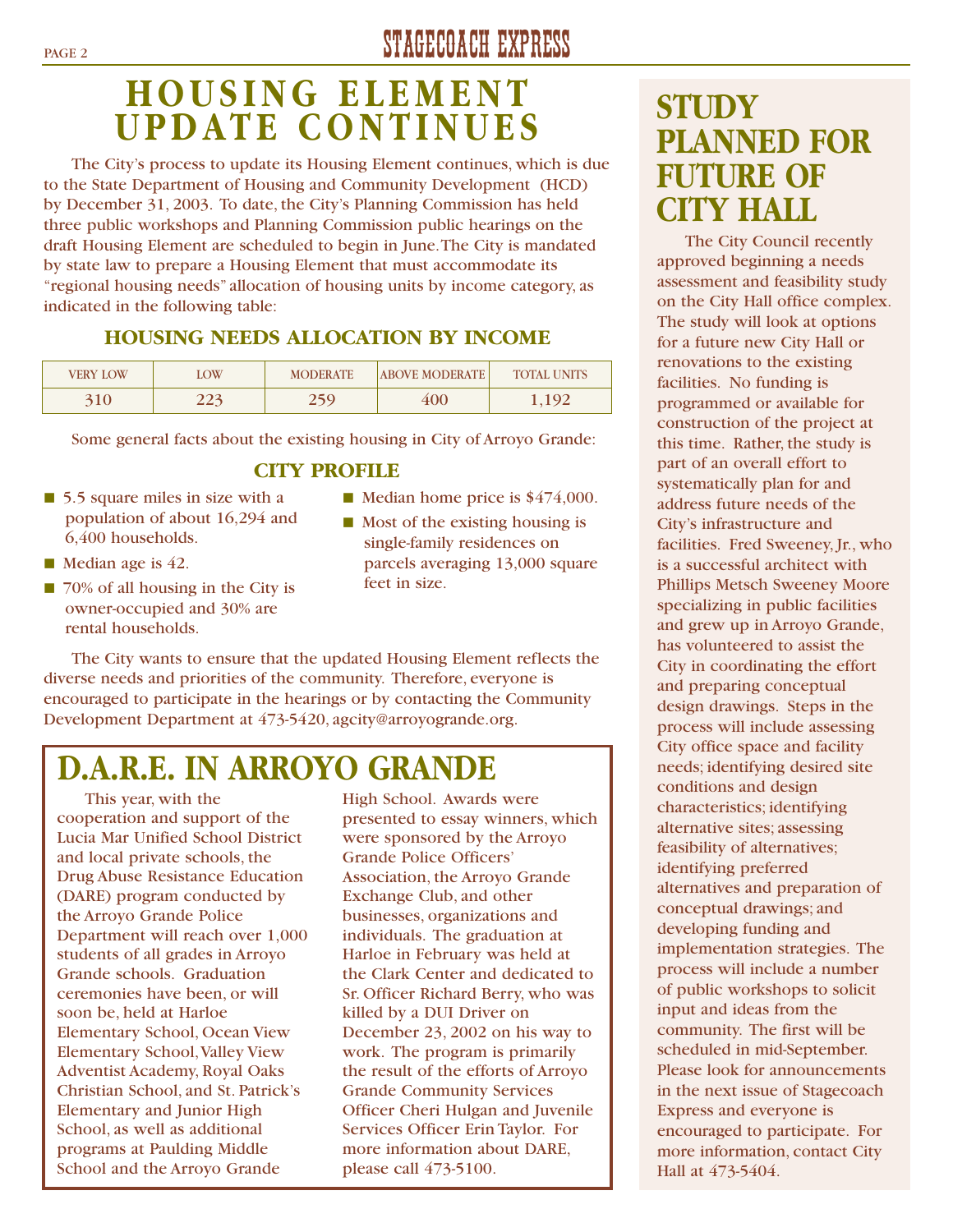### STAGECOACH EXPRESS PAGE 3

## SUMMER SOCCER

The Arroyo Grande Parks, Recreation and Facilities Department is offering a number of soccer camp opportunities this summer. In coordination with Major League Soccer Camps, July 7 –

11 will feature a program for children ages 5 – 11 at the Soto Sports Complex. Participants are taught by nationally certified coaches and will receive a goodie bag and camp t-shirt. MLS Camps is the official camp of Major League Soccer and the preferred camp of AYSO. The Munchkin program teaches children ages 5 and 6 soccer basics from 9:00 a.m. – 10:30 a.m. or 10:45 a.m. – 12:15 p.m. at a cost of \$55.00. In the Nippers class, 7 and 8 year olds are challenged to increase their knowledge and understanding of the game through dribbling, passing, shooting, defending exercises and game tactics. The cost is \$90.00 and runs from 9:00 a.m. – 12:00 noon. Designed for 9 – 11 year olds, the Intermediates will develop techniques in pressuresettings, leading to an understanding of the applications of skill and developing game-related practices. This program is from

9:00 a.m. – 12 noon at a cost of \$90.00. Volunteers to house coaches are also needed, which can be a great cultural exchange experience. If interested, please contact Nick Jones at 1-800- 680-6272.

In coordination with Ed Kalin, retired soccer coach for Allan Hancock College, the Five Cities Soccer Camp will be offered for children ages 5 – 14 from August 18th – 22nd, 10:00 a.m. to 12:00 p.m. at the Soto Sports Complex. Instruction will cover shooting, heading, passing, throw-ins, ball control, conditioning, and tactical game training for children of all skill levels. This year's camp will be divided into beginning and advanced levels. The fee is \$48.00 for one child, \$61.00 for two children, and \$81.00 for three children pre-registered by August 13th (children must be from the same family with the same permanent address). Registrations after August 13th are charged an additional \$10.00. The camp fee includes a soccer ball for each participant registered by August 13th. The program has been popular in the past so sign up early.

To register or obtain additional information on either program, contact the Arroyo Grande Parks, Recreation and Facilities office, 1221 Ash Street, 473-5474.



The City of Arroyo Grande Parks, Recreation and Facilities Department will accept registration for its Summer Softball League from May 12th through June 6th. League play will begin June 16th. Slow pitch leagues will be offered in men's, women's, coed, men's church, and men's 50 and over divisions. The entry fee is \$445 per team plus \$8 per each non-Arroyo Grande resident. All registrations will be taken at the Parks, Recreation and Facilities Department office, 1221 Ash Street in Arroyo Grande. For more information, please call 473-5478.

### **FATHER-DAUGHTER DATE NIGHT**

The City of Arroyo Grande Parks, Recreation and Facilities Department and Wells Fargo present a night for fathers and



daughters. It will be an evening of dinner, dancing, contests, king and princess crowning and fun. This semi-formal event will take place on Saturday, June 14, 2003. Daughters ages 4 and up are welcome. It is \$40.00 per couple. An additional daughter is \$18.00. Tickets are on sale until Wednesday, June 11, 2003 at the Recreation Division office located at 1221 Ash Street. Space is limited. For more information, please call 473-5476

## **SUMMER CAMP PROGRAMS**

**PLAYGROUND** Come join the fun and games with your friends at Elm Street Park Community Center, 1221 Ash Street,Arroyo Grande! This supervised program for children ages 5 – 13 includes sports, crafts, mini-trips, contests and much more. The program operates Monday through Friday from 9 a.m. to 4 p.m. starting June 23rd. The cost is \$14.00 per day or \$7.00 for half day (9:00 a.m. - 12:30 p.m. or 12:30 p.m. - 4:00 p.m.) For more information, please call 473-5476.

**CHILDREN IN MOTION** This childcare program is being offered at Harloe Elementary school cafeteria, 901 Fair Oaks Avenue, Arroyo Grande, starting Wednesday, June 18th for children ages 5 to 13. Children will participate in a variety of activities, including sports, crafts, games, music, mini-trips, contests and much more! The program operates Monday through Friday from 7:00 a.m. to 6:00 p.m. The cost is \$2.50 per hour with an \$11.00 registration fee per family for new participants. For more information, please call 473-5484